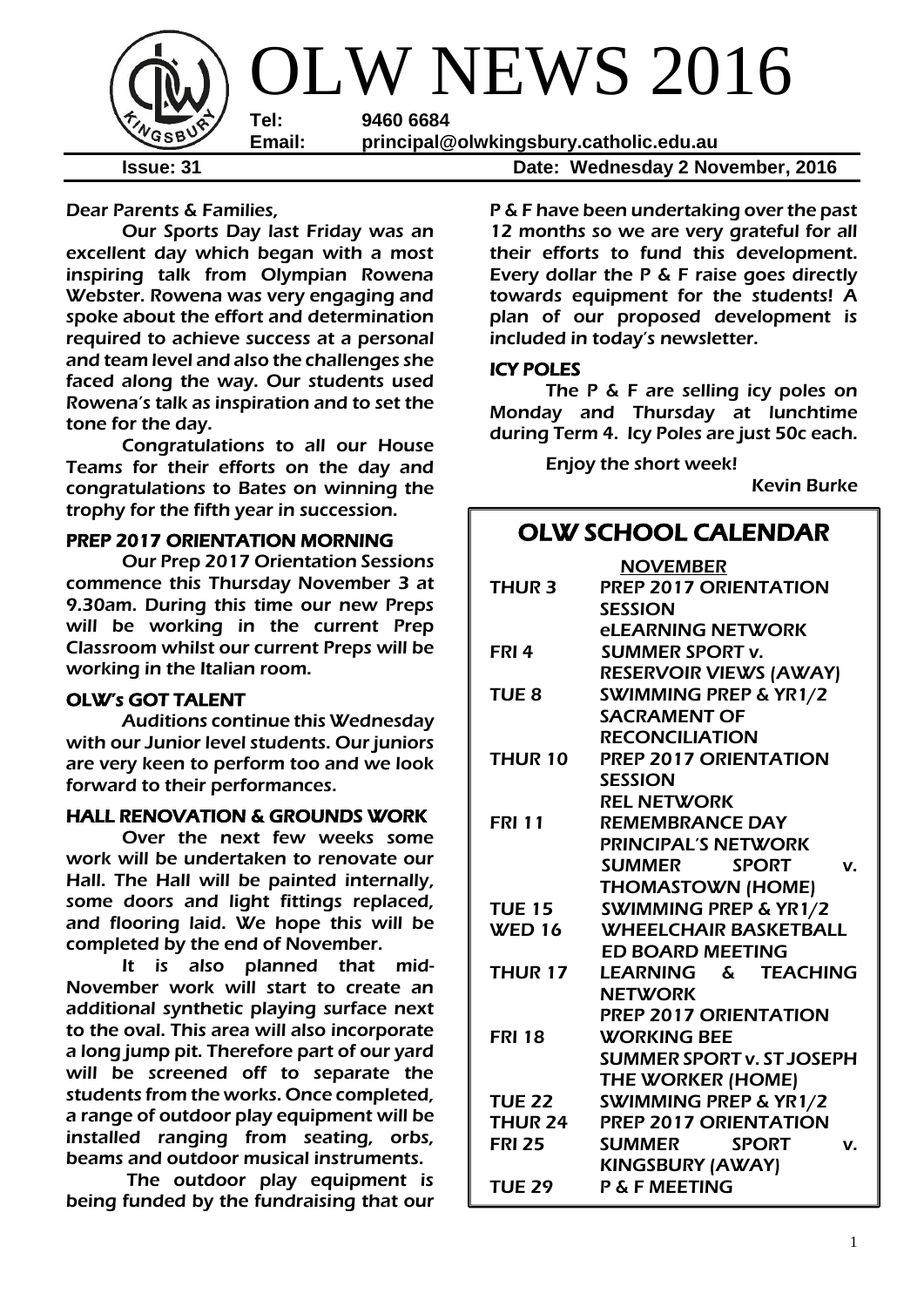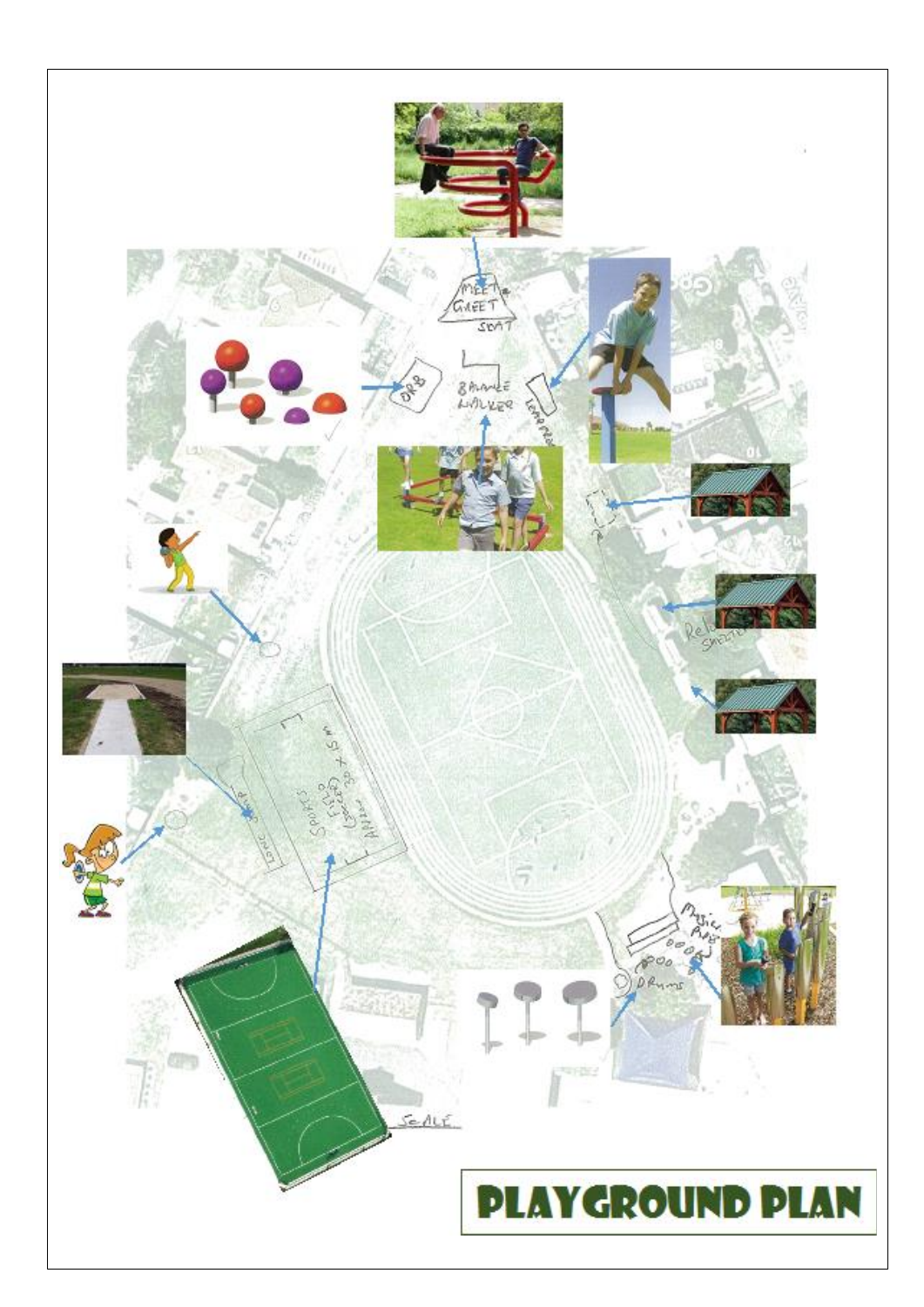# *Parish of Our Lady of the Way Kingsbury*

*Presbytery: 13 Green Ave, Kingsbury, 3083*

*Parish Priest: Fr Terry Bergin Parish Tel: 9462 1221 School Tel: 9460 6684 Email: terrybergin1@bigpond.com*

**Parish Website:** OLW Kingsbury

Mass Timetable

Saturday – Vigil Mass: Sunday: Weekdays: Sacrament of Reconciliation: Rosary Monday to Saturday: Divine Mercy Chaplet Exposition of the Blessed Sacrament: 6.00PM 8.00AM and 10.00AM 10.00AM Saturday from 5.15 to 5.45PM 9.30AM After Mass Daily Friday from 9.00 to 9.30AM *Baptisms and Marriages by appointment: Please ring 9462 1221*

*Entrance Antiphon:* Forsake me not, O Lord, my God; be not far from me! Make haste and come to my help, O Lord, my strong salvation!

*Communion Antiphon:* You will show me the path of life, the fullness of joy in your presence, O Lord.

## *Readers for Sunday Mass*

| $30th$ Oct          | 6pm L Lipson  | 8am P Hearity | 10am M Nolan  |
|---------------------|---------------|---------------|---------------|
| 6 <sup>th</sup> Nov | 6pm E Almeida | 8am N Brown   | 10am J McColl |

### *Extraordinary Ministers of Holy Communion*

| $30th$ Oct          | 6pm M Martin | 10am I Lowe  |
|---------------------|--------------|--------------|
| 6 <sup>th</sup> Nov | 6pm L Gangi  | 10am M Nolan |

## *OLW Church Cleaning Roster*

| 5 <sup>th</sup> Nov | <b>B</b> Bowlen              | M Magnacca | P Matthews |
|---------------------|------------------------------|------------|------------|
| $19th$ Nov          | <b>Professional Cleaners</b> |            |            |

### *OLW Sacristy Linen Laundering Roster*

| $30th$ Oct          | <b>Joy Conway</b>                                  |                       |  |
|---------------------|----------------------------------------------------|-----------------------|--|
| 6 <sup>th</sup> Nov | <b>Judy McColl</b>                                 |                       |  |
| $19th$ Oct          | <b>Church Account</b><br><b>Presbytery Account</b> | \$1143.50<br>\$800.00 |  |

## *All Saints Day*

Tues 1<sup>st</sup> Nov: Mass times 10am and 7pm.

**Senior's Christmas parish lunch:** will be held on the 6<sup>th</sup> December in parish hall. Cost \$15.00 per person. Collection of names and money will commence this weekend.